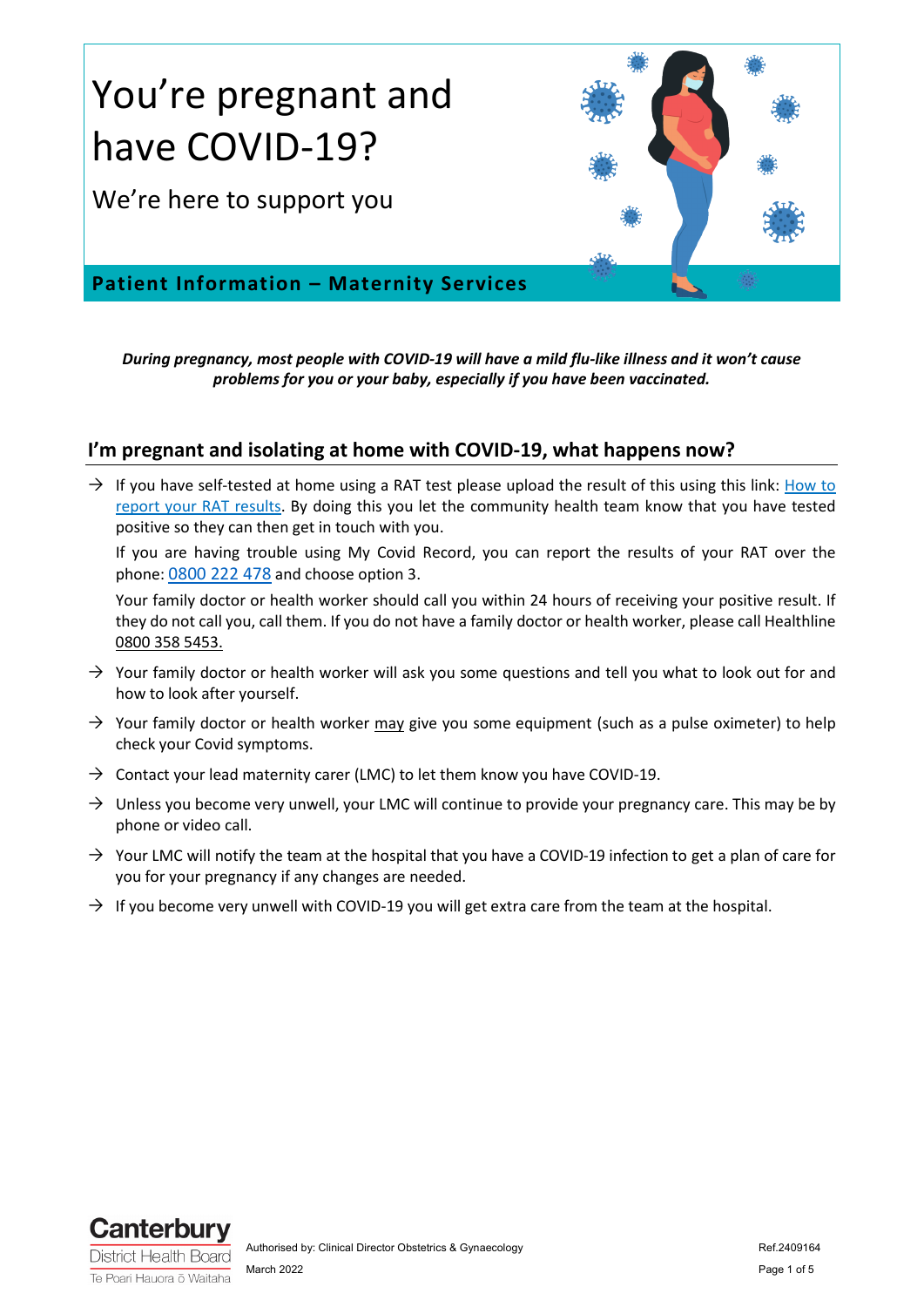# **What are the symptoms of COVID-19?**

Most people will have mild symptoms or no symptoms at all. When symptoms occur, they can include:











Headache Muscle/joint pains Sore or scratchy throat Runny nose





ZZZ

Chills or sweats Cough Feeling tired (lethargy)





Loss or change in sense of smell or taste





For most people symptoms usually only last a few days. Unless your symptoms make you feel very ill you can usually stay at home and look after yourself.

# **What can I do to look after myself at home?**

You can do simple things to help yourself



Soothing drinks (honey and lemon), warm tea, lemon in hot water for cough or sore throat



Always check with your LMC, family doctor or health worker before taking any medicine when pregnant, even if you have COVID-19

- Paracetamol (also known as Panadol) is safe to take for fever, headaches or muscle aches – be careful to follow the instructions on the packet
- **Do not take** Ibuprofen (also known as Nurofen or Brufen) as this may harm your unborn baby. Many products may contain this, so read all the contents before taking anything sold to help with colds, fevers and blocked noses.



Te Poari Hauora ō Waitaha



Cool showers, a fan, cool face washers for fever



Rest as much as possible but do some gentle walking around the house every 2-4 hours during the day



Steamy showers for a blocked nose



Drink lots of fluids (water, tea, juice, soups) but don't have too many sugary drinks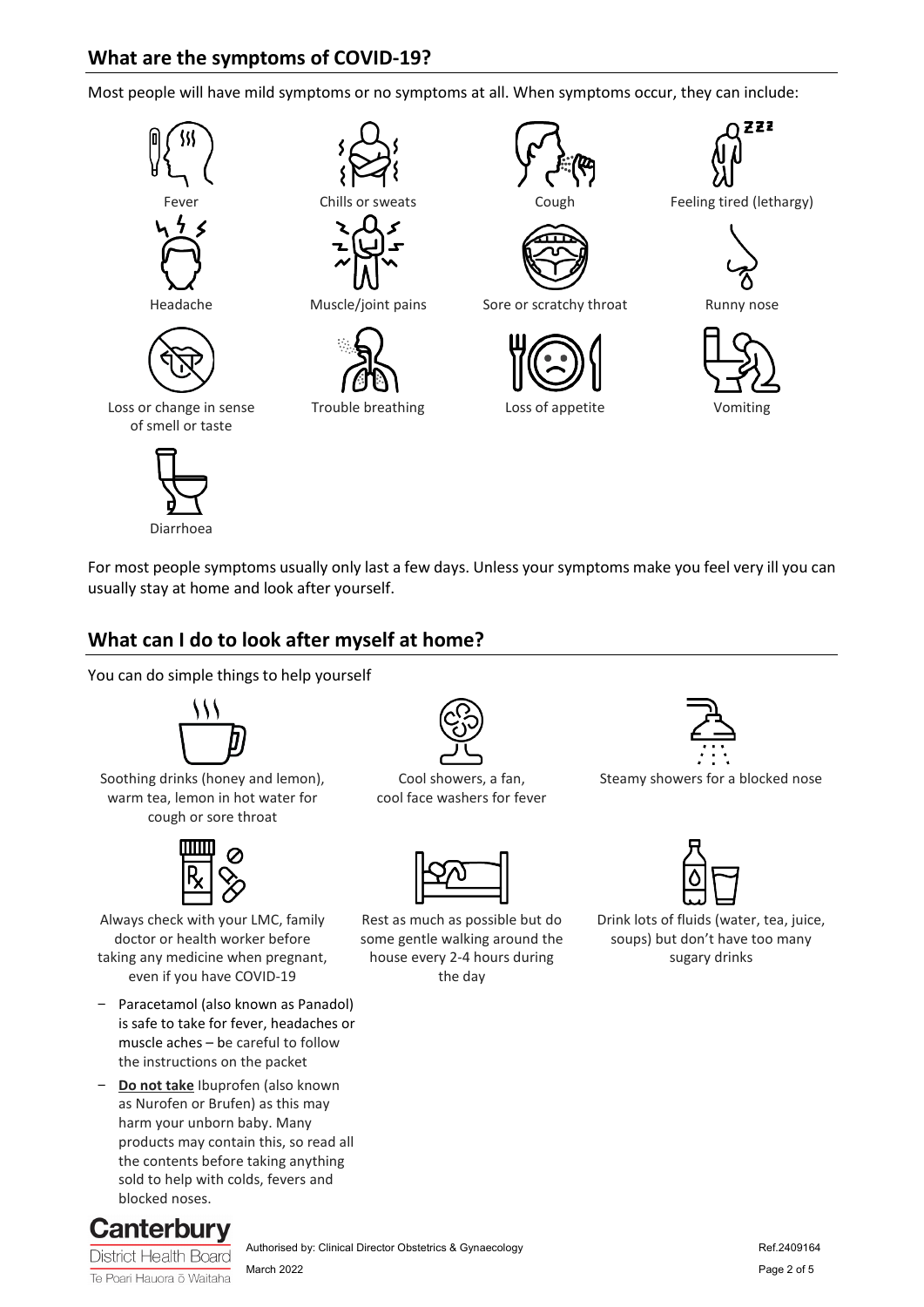# **Check and record your symptoms THREE times a day**

Click on the link: How to monitor your Covid [symptoms and](https://www.youtube.com/watch?v=_ATKrLHfoyU) when to seek medical advice - Ministry of Health video or copy and paste this link into your browser: https:/[/www.youtube.com/watch?v=\\_ATKrLHfoyU](http://www.youtube.com/watch?v=_ATKrLHfoyU)

|                                                          | If you have no symptoms<br>or your symptoms are<br>mild continue to check<br><b>THREEtimes a day</b>                                                                                                                                                                                                                      | <b>Call your GP or</b><br>healthcareteam                                                                                                                                                                                                                   | Call 111 for an<br>ambulance                                                                                                                                                                                                                                                                      | <b>Call your LMC</b><br>or the Birthing Suite<br>(03) 364 4715                                                                                                                                                                                                                                                                                       |
|----------------------------------------------------------|---------------------------------------------------------------------------------------------------------------------------------------------------------------------------------------------------------------------------------------------------------------------------------------------------------------------------|------------------------------------------------------------------------------------------------------------------------------------------------------------------------------------------------------------------------------------------------------------|---------------------------------------------------------------------------------------------------------------------------------------------------------------------------------------------------------------------------------------------------------------------------------------------------|------------------------------------------------------------------------------------------------------------------------------------------------------------------------------------------------------------------------------------------------------------------------------------------------------------------------------------------------------|
| <b>Breathing</b>                                         | You should be breathing<br>comfortably                                                                                                                                                                                                                                                                                    | If your breathing is<br>becoming more difficult                                                                                                                                                                                                            | If you have severe trouble<br>breathing, or have severe<br>chest pain                                                                                                                                                                                                                             | If you have:<br>Tummy pain, crampsor<br>contractions<br>Vaginal bleeding<br><b>Waters leaking</b><br>If you are concerned that<br>your baby's movements<br>are less than usual<br>Sudden puffiness inthe<br>face<br>Ongoing headaches<br><b>Blurred vision</b><br>Pain under your ribson<br>right side<br>Any other concerns about<br>your pregnancy |
| Oxygen level %<br>(if you are given<br>a pulse oximeter) | Your oxygen level should<br>be 95-100%                                                                                                                                                                                                                                                                                    | If your oxygen level is 92-<br>94%.                                                                                                                                                                                                                        | If your oxygen level is<br>below 92%                                                                                                                                                                                                                                                              |                                                                                                                                                                                                                                                                                                                                                      |
| <b>Heart rate</b>                                        | Your heart rate should be<br>less than or equal to 100<br>beats per minute                                                                                                                                                                                                                                                | If your heart rate is 100-<br>119 beats per minute                                                                                                                                                                                                         | If your heart rate is above<br>120 beats per minute                                                                                                                                                                                                                                               |                                                                                                                                                                                                                                                                                                                                                      |
| Temperature                                              | Your temperature should<br>be less than or equal to 38<br>degrees                                                                                                                                                                                                                                                         | If your temperature is<br>greater than 38.5 degrees<br>even if you have had<br>Paracetamol                                                                                                                                                                 |                                                                                                                                                                                                                                                                                                   |                                                                                                                                                                                                                                                                                                                                                      |
| Other<br>symptoms                                        |                                                                                                                                                                                                                                                                                                                           | Your symptoms are<br>gettingworse<br>Your start getting<br>better andthen get<br>worse<br>You have symptoms of<br>severedehydration such<br>as:<br>a very dry mouth<br>$\bullet$<br>passing only a little<br>urine (pee)<br>feeling very light-<br>headed. | If you are very confused or<br>not thinking clearly<br>If you feel faint or pass out<br>(lose consciousness).                                                                                                                                                                                     |                                                                                                                                                                                                                                                                                                                                                      |
| Some usefullinks                                         | Examples of diaries you can download or you can<br>make asdiary yourself<br>Click on the links or paste URL into your<br>browser: My Oxygen, Pulse and<br>Temperature diary - HealthNavigator                                                                                                                             |                                                                                                                                                                                                                                                            | Depending on your symptoms, you may be given a<br>pulse oximeter                                                                                                                                                                                                                                  |                                                                                                                                                                                                                                                                                                                                                      |
|                                                          |                                                                                                                                                                                                                                                                                                                           |                                                                                                                                                                                                                                                            | Click on the links or paste the URL into your browser:<br>How to use a pulse oximeter video - Health Navigator<br>https://www.youtube.com/watch?v=SyhQrjYCOGs<br>How to use a thermometer - Health Navigator<br>https://www.healthnavigator.org.nz/health-a-<br>z/t/thermometers-how-to-use-them/ |                                                                                                                                                                                                                                                                                                                                                      |
|                                                          | https://www.healthnavigator.org.nz/media/15256/1<br>4- covid-19 health and symptom diary.pdf<br>My symptom diary - Health Navigator<br>https://www.healthnavigator.org.nz/media/15256<br>/14- covid-19 health and symptom diary.pdf<br>https://www.healthnavigator.org.nz/media/15254/14<br>1- covid-19 symptom diary.pdf |                                                                                                                                                                                                                                                            |                                                                                                                                                                                                                                                                                                   |                                                                                                                                                                                                                                                                                                                                                      |

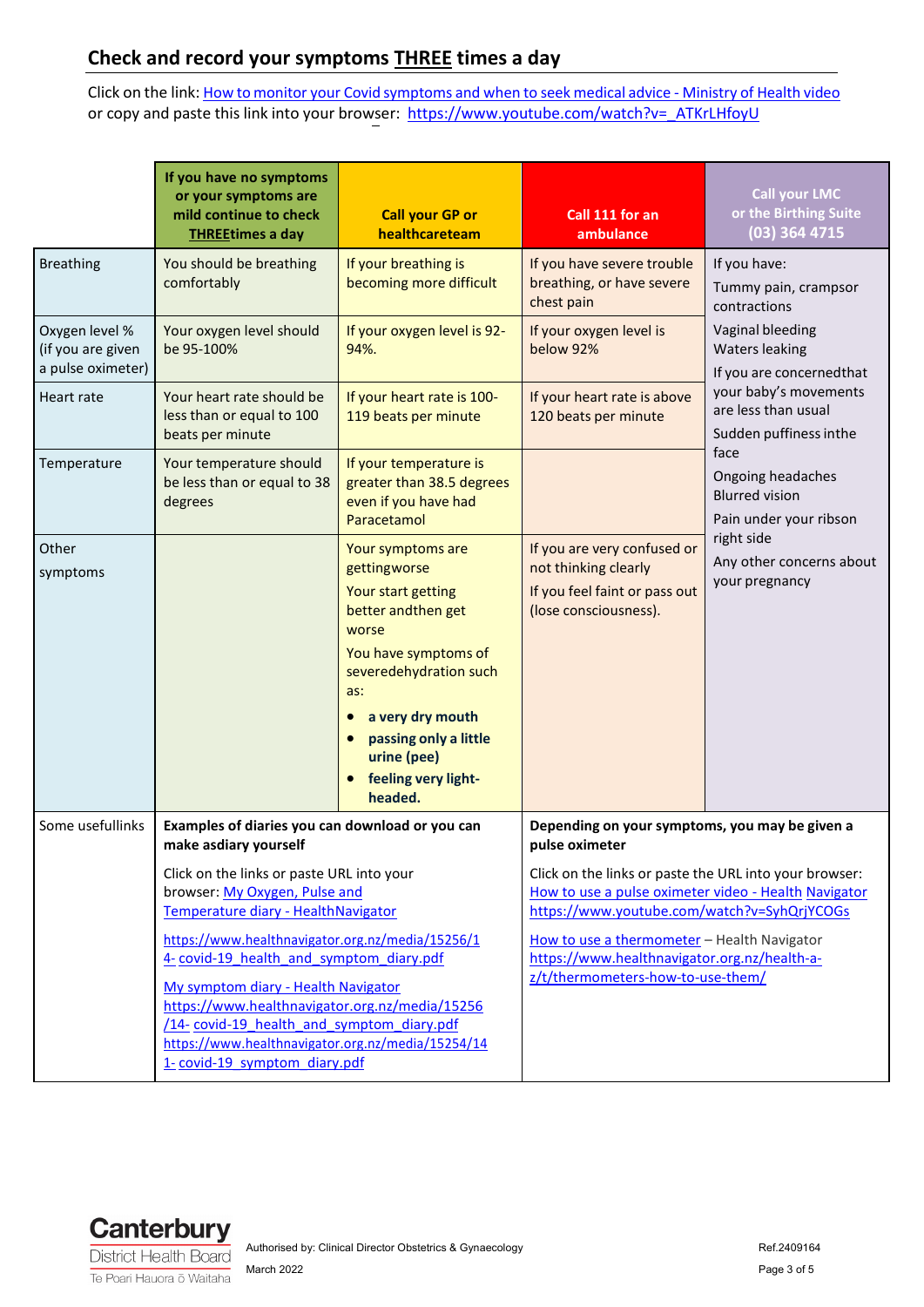#### **After you have recovered**

- $\rightarrow$  After you have recovered from COVID-19 and have finished isolation your LMC will continue to provide your regular check-ups, before and after your baby is born.
- $\rightarrow$  If you had mild or no symptoms you will continue to receive normal care from your LMC. For those identified as having additional risk factors you may be offered a baby wellbeing scan at around 37-38 weeks. Sometimes having COVID-19 can affect your baby's growth. It is important that you tell your LMC if your baby movements are reduced or if you have any other concerns.
- $\rightarrow$  If you were unwell with COVID-19 during your pregnancy you will be recommended some additional scans and may have a new plan of care until your baby is born. Your LMC will let you know about any changes in your pregnancy care.
- $\rightarrow$  It is important that you tell your LMC if your baby movements are reduced.

#### **Vaccination after your recovery**

- $\rightarrow$  If you were not vaccinated before you caught COVID-19, you can have your first or second vaccination, or booster dose, four weeks after you have recovered.
- $\rightarrow$  This is a useful link about vaccination during pregnancy and breastfeeding: [https://www.health.govt.nz/covid-19-novel-coronavirus/covid-19-vaccines/covid-19-vaccine](https://www.health.govt.nz/covid-19-novel-coronavirus/covid-19-vaccines/covid-19-vaccine-pregnancy-and-breastfeeding)[pregnancy-and-breastfeeding](https://www.health.govt.nz/covid-19-novel-coronavirus/covid-19-vaccines/covid-19-vaccine-pregnancy-and-breastfeeding)

### **What happens if I need to have my baby while I am still in isolation?**

- $\rightarrow$  Your LMC will care for you when you have your baby, please call your LMC before you go to the hospital.
- $\rightarrow$  You will be able to bring one support person with you when you are in labour or having your caesarean section.
- $\rightarrow$  Make sure your support person does not have any Covid symptoms.
- $\rightarrow$  Tell your support person that they will need to wear a mask.
- $\rightarrow$  If you are both well, you and your baby will stay together and can have skin-to-skin.
- $\rightarrow$  After you have had your baby, we will do our best to make sure a member of your whanāu can be with you while you are in hospital.

### **Will my baby get COVID-19?**

- $\rightarrow$  If your baby catches COVID-19, it is likely that your baby will be mildly unwell or have no symptoms.
- $\rightarrow$  To help protect your baby from catching COVID-19:
	- Make sure that you wash your hands with soap and water for 20 seconds before you touch your baby.
	- Wear a mask when closer than 2 metres from your baby, eg. when breastfeeding.
	- Wear a mask for 10 days from when you started to have symptoms.
- $\rightarrow$  If you are worried that your baby is unwell contact your LMC or family doctor for advice.
- $\rightarrow$  Click here or copy and paste into your browser to find some useful information about breastfeeding and caring for your newborn if you have COVID-19: <https://www.cdc.gov/coronavirus/2019-ncov/if-you-are-sick/pregnancy-breastfeeding.html#print>